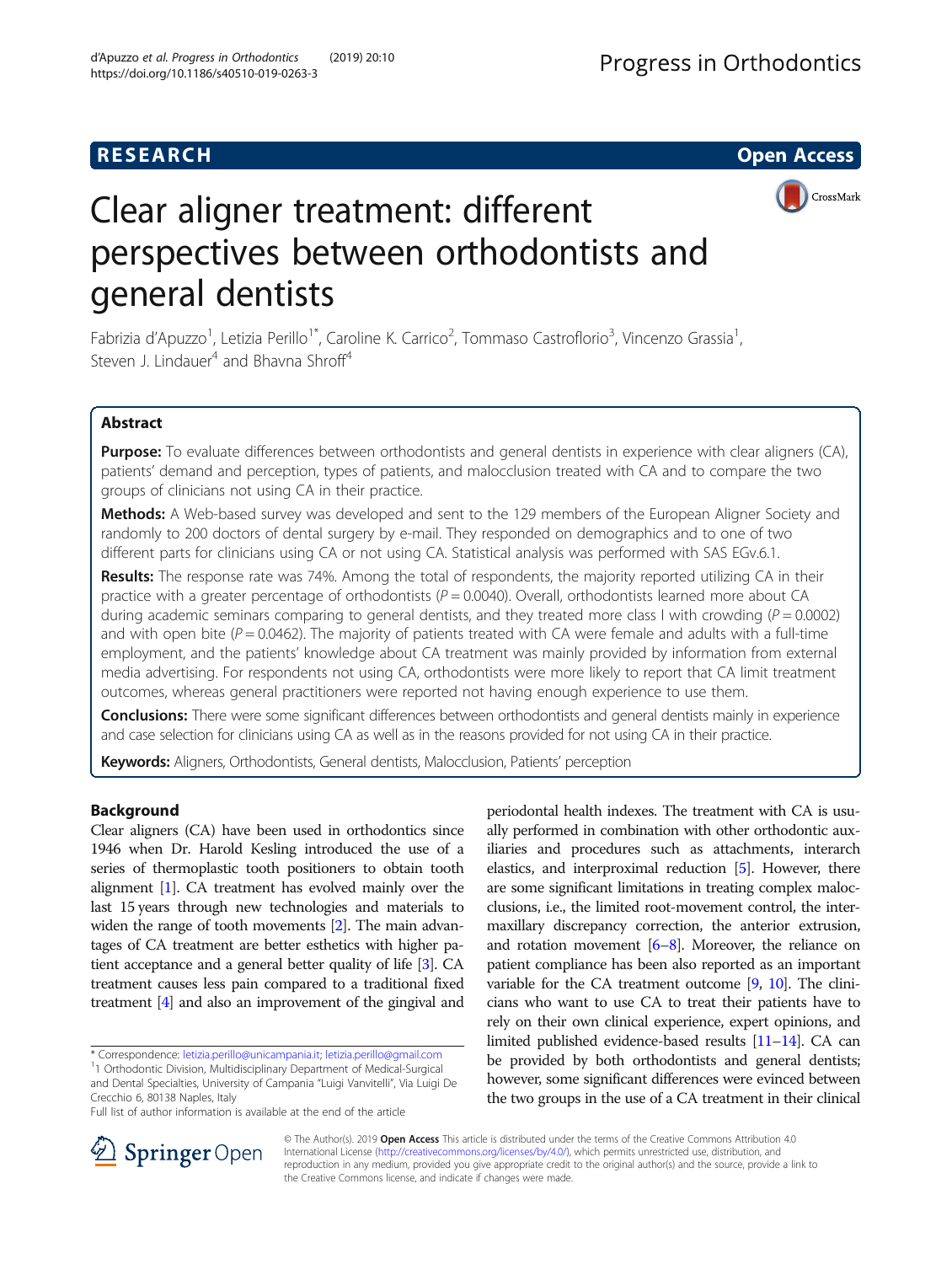practice [\[15](#page-7-0)]. Several differences in treatment plan and management, as well as training and expertise between orthodontists and general dentists performing Invisalign® treatments, were also found in a recent survey [\[16](#page-7-0)]. To date, no information on the differences between orthodontists and general dentists' experience with CA, case selection, type of clinical practice, and patients were provided. Moreover, an assessment of clinicians not providing CA treatment in their clinical practice and their future perspective was never performed. Therefore, the purposes of this survey were to evaluate the differences between orthodontists and general dentists in their experience and types of dental malocclusion treated with CA, the patients' demographics, demand and perception of CA treatment, and to compare the two groups of clinicians actually not using CA in their practice with an evaluation of reasons provided for this choice.

## Methods

Approval to conduct this study was obtained from the Institutional Review Board of the University of Campania "Luigi Vanvitelli", Naples, Italy (N. Prot. 1030).

A Web-based survey was developed for orthodontists and general dentists to respond to statements about the perspective of the clear aligner treatments. The online surveying software REDCap (Research Electronic Data Capture) hosted at the Virginia Commonwealth University, Richmond VA, USA, was used to collect data in this study. This electronic surveying tool was configured to collect subject survey responses anonymously. Prior to the beginning of the study, an expert panel composed of three orthodontists and three general dentists from the University of Campania "Luigi Vanvitelli" and an expert in survey research from the Virginia Commonwealth University reviewed the survey questionnaire. Feedback obtained from this group was used to modify the survey for content and validity, and the final version was redacted (see Additional file [1](#page-7-0)).

The European Society of Aligners (EAS) delivered by e-mail an invitation letter with a link of the Web survey to all the 129 members of the society. The survey was also sent out randomly by e-mail to 200 doctors of dental surgery (DDS) from the academic mailing list. A second reminder was sent out 2 weeks later to increase participation. Because there was no way to track who responded to the first e-mail, the recipients were asked in the second e-mail to not participate if they had already performed the survey. The data were collected over the course of 8 weeks, from May 5 to June 30, 2017. The front page of each survey contained the title of the study and briefly explained its purposes. At the beginning of the survey, respondents were asked whether they were orthodontists (with a specialty or a recognized degree in orthodontics) or general dentists in order to allow group comparisons of the results. A common section of the survey gathered demographic information, such as gender, age, years in practice, and type of work. Respondents were then asked if they use the clear aligners orthodontic treatment in their clinical practice. After this initial series of statements, the invited participants were triaged to respond at one of two different parts of the survey: the first for clinicians using CA and the second for clinicians not using CA. The survey section for CA users contained statements regarding the personal experience with CA treatment, such as the years using CA, the number of cases started in the last 12 months, and the individual learning on the use of CA. Then, providers responded questions on the patients more often requiring an orthodontic treatment with CA. In particular, they were asked data about patients' gender, age, occupation status, and perception on the CA treatment. In the last section of the questionnaire for users of CA, they were asked information about the main type of patient (teen, adults, periodontal patients, pre-prosthetic or craniofacial patients) and about the dental malocclusion they were more willing to treat with CA.

The survey section for clinicians not providing CA treatments in their clinical practice collected information about the main reasons for not using CA in the two groups of dental practitioners and their perspectives for a potential use in the next future.

# Statistical methods

Responses were summarized using descriptive statistics. Not all respondents answered all questions; all available responses were analyzed, and the unanswered questions were excluded from further analysis. Chi-squared tests were used to test for differences between the two groups of respondents, orthodontists, and general dentists. SAS EG v.6.1 was used for all analyses. The significance level was set at 0.05.

## Results

A total of 245 respondents on a total of 329 completed the questionnaire, 188 orthodontists (77%), and 57 general practitioners (23%). The response rate was 74%.

In terms of demographics, respondents represented 25 countries, the majority was from Italy (69%) and other countries included UK (4%), Switzerland (3%), France (3%), and Greece (3%).

There was an equal distribution of gender between orthodontists and general dentists (males 51% vs. females 49%,  $P > 0.9$ ). The age of the respondents ranged between 24 and more than 61 years; 14% of orthodontists versus 31% of general dentists ranged between 24 and 30 years, and 50% of general dentists were in practice since 1 to 10 years, thus general dentists were more likely to be younger than orthodontists (Table [1\)](#page-2-0). The majority worked at a private single practice (57%), and this was similar between the two groups  $(P > 0.8)$  (Table [1\)](#page-2-0).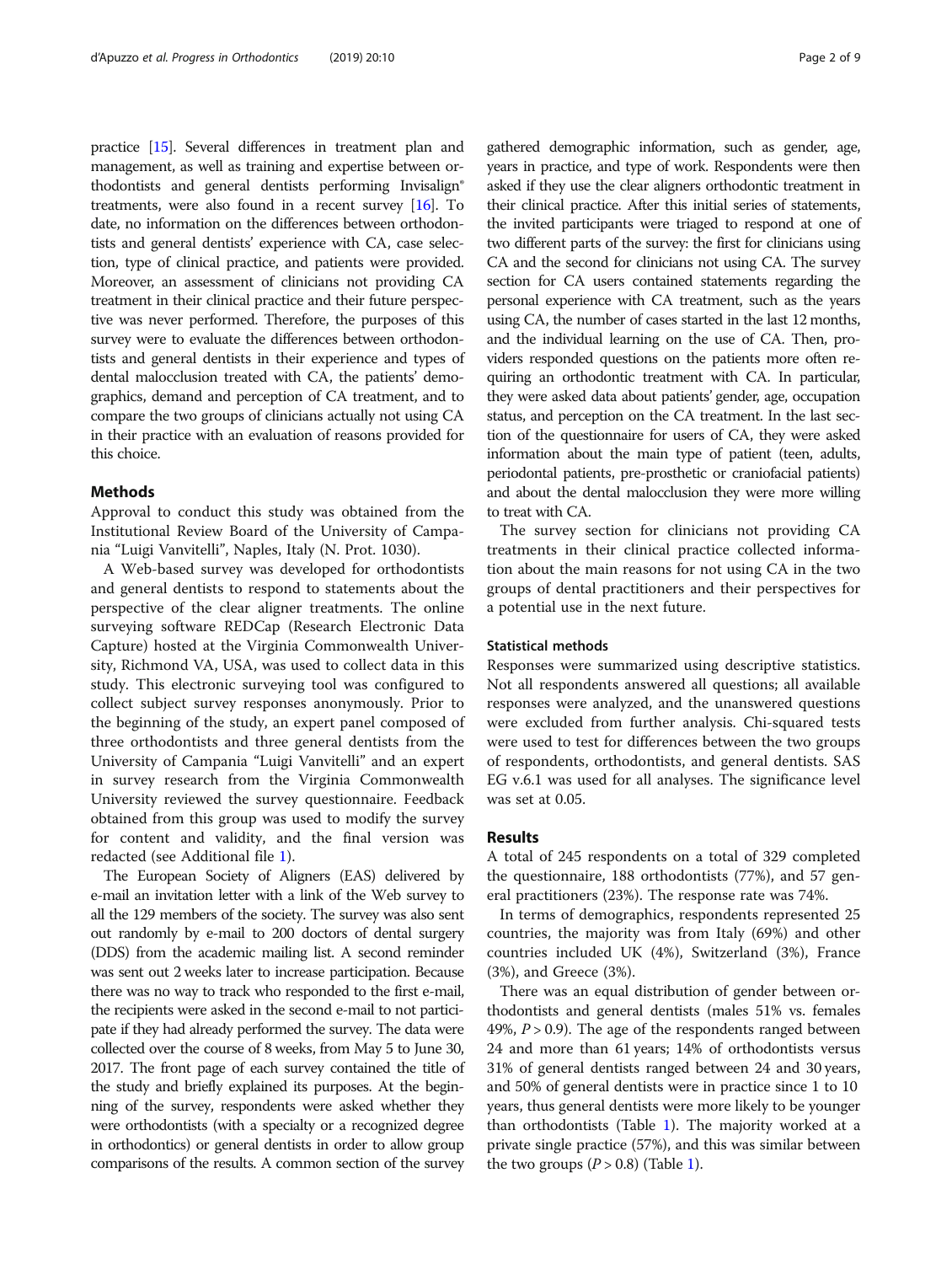\*P value from chi-squared tests

Among the total of respondents, 79% reported currently utilizing clear aligners in their practice, with a greater percentage of orthodontists than general dentists (83% vs. 65%,  $P = 0.0040$ ). However, among the clear aligner users, the number of cases treated was similar between general dentists and orthodontists. In particular, the higher percentage of respondents was using CA for the past 5 years with no more than 10 cases started in the last 5 years (Table [2](#page-3-0)).

Providers gained information about clear aligners through private courses (68%), academic seminars (49%), congress lectures (42%), and book chapters or papers (35%). Orthodontists learned more about CA during academic seminars (53% vs. 35% of general dentists,  $P =$ 0.00564), whereas general dentists attended more private courses on CA (78%) (Table [3](#page-3-0)).

A majority of adults was treated with CA (97%) and a good percentage of patients treated with CA (30%) presented with previous periodontal disease in a stable phase to proceed with orthodontic therapy (Fig. [1\)](#page-4-0).

The type of cases most providers, both orthodontists and general dentists, reported in treatment with clear aligners were class I dental relationships with spacing (75%) or crowding (86%) (Table [4](#page-4-0)).

In comparing between orthodontists and general dentists, there were no differences in case selection except for class I with crowding (91% orthodontists vs. 68% general dentists,  $P = 0.0002$ ) and class I with open bite (51% orthodontists vs. 32% general dentists,  $P = 0.0462$ ) that were treated by a higher number of orthodontists (Table [5](#page-4-0)). About the half of the respondents, both orthodontists and general dentists were willing to treat a malocclusion with a moderate crowding (4–6 mm), and no differences were found between the two provider groups (Table [5](#page-4-0)).

Patients requiring a treatment with clear aligners were mainly females (74%) with an age between 18 and 45 years. Sixty-nine percent of them were employed full-time, and a majority (73%) was already informed about the CA treatment and requested for this type of treatment (Table [6\)](#page-5-0).

The majority of respondents who reported not using clear aligners declared the intention to begin using them in the next future (69%) (Fig. [2](#page-6-0)). There were significant differences in the reasons for not utilizing clear aligners based on the practitioner type  $(P = 0.0099)$ . Orthodontists were more likely to report that clear aligners limit treatment outcomes (45% vs. 5%), whereas general practitioners were reported not having experience with clear aligners (40% vs. 17%) (Fig. [3\)](#page-6-0).

# **Discussion**

The clear aligner treatment in the last years has been increasing its relevance and use. The published papers comparing CA with conventional fixed appliances mainly show flaws and lacks including poor methodology with a high risk of bias, the absence of control group or blinding

| Demographics                            | Orthodontists (%) | General dentists (%) | $P$ value* |
|-----------------------------------------|-------------------|----------------------|------------|
| Gender $(n = 217)$                      |                   |                      | 0.9776     |
| Male                                    | 51                | 51                   |            |
| Female                                  | 49                | 49                   |            |
| Age $(n = 219)$                         |                   |                      | 0.0375     |
| $24 - 30$                               | 14                | 31                   |            |
| $31 - 40$                               | 32                | 20                   |            |
| $41 - 50$                               | 25                | 27                   |            |
| $51 - 60$                               | 23                | 14                   |            |
| $61+$                                   | 6                 | $\,8\,$              |            |
| Years in practice ( $n = 216$ )         |                   |                      | 0.2045     |
| $1-10$ years                            | 35                | 50                   |            |
| $11-20$ years                           | 26                | 25                   |            |
| $21 - 30$ years                         | 27                | 19                   |            |
| 31-40 years                             | 12                | $\overline{4}$       |            |
| $41 +$ years                            | $\mathbf 0$       | $\overline{2}$       |            |
| Practice type $(n = 189)$               |                   |                      | 0.8851     |
| University/hospital academic staff      | $\overline{7}$    | 6                    |            |
| Private practice solo                   | 56                | 60                   |            |
| Private practice team/multidisciplinary | 36                | 34                   |            |

<span id="page-2-0"></span>Table 1 Differences between orthodontists and general dentists in demographics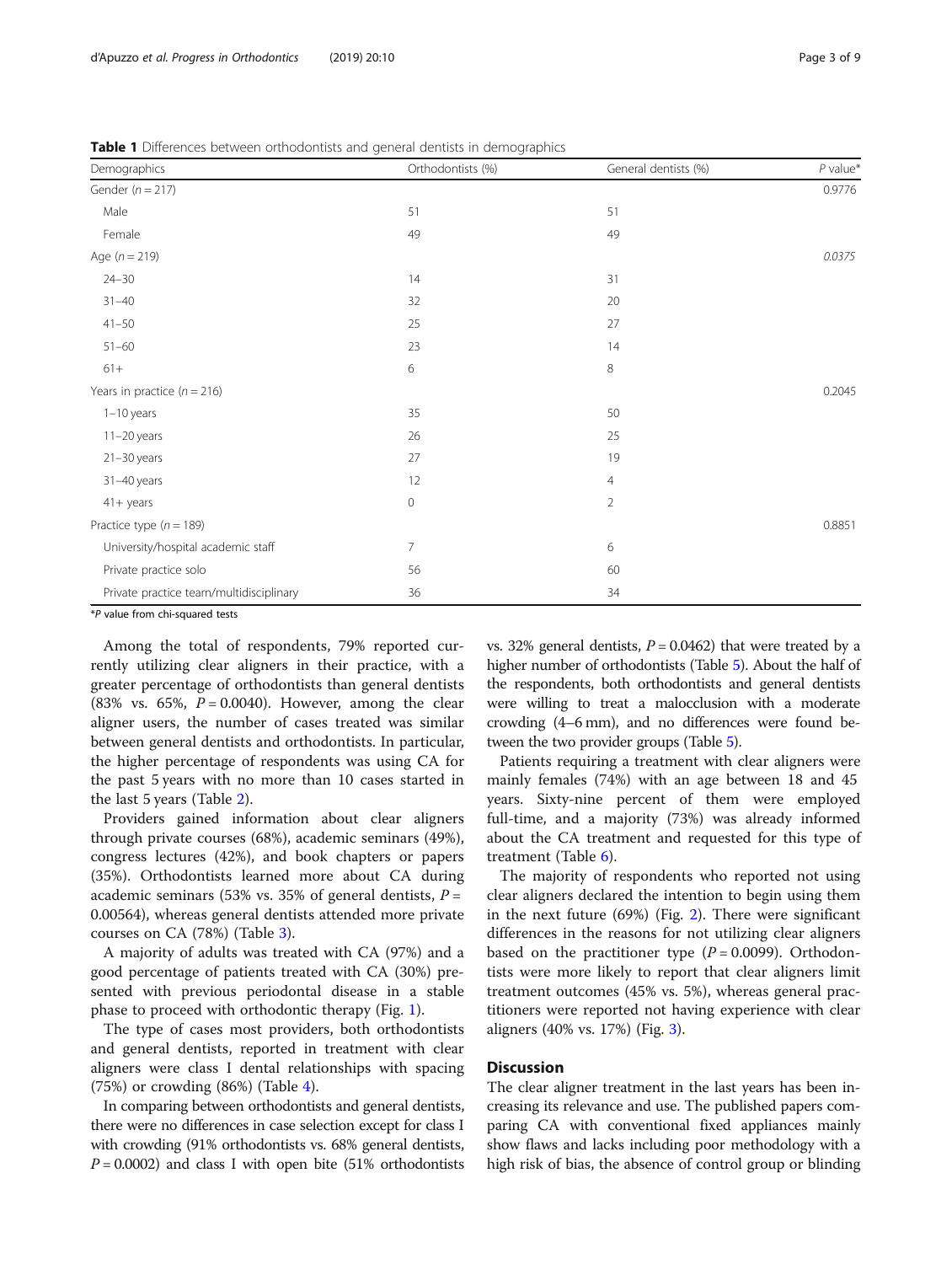<span id="page-3-0"></span>

|                                               | Orthodontists (%) | General dentists (%) | $P$ value* |
|-----------------------------------------------|-------------------|----------------------|------------|
| CA users $(n = 191)$                          | 83                | 65                   | 0.0040     |
| Years using CA ( $n = 190$ )                  |                   |                      | 0.2086     |
| $1-5$ years                                   | 55                | 67                   |            |
| 6-10 years                                    | 24                | 25                   |            |
| $11-15$ years                                 | 21                | 8                    |            |
| No. of CA cases started in the last 12 months | $(n = 199)$       |                      | 0.7423     |
| $1-10$ cases                                  | 45                | 57                   |            |
| $11-20$ cases                                 | 19                | 4                    |            |
| $21 - 30$ cases                               | 8                 | 9                    |            |
| 31-40 cases                                   | $\overline{4}$    | $\overline{0}$       |            |
| $41-50$ cases                                 | $\overline{4}$    | 3                    |            |
| $51 + cases$                                  | 19                | 14                   |            |

\*P value from chi-squared tests

procedures, and small sample size affecting the internal validity and the outcomes of the studies [\[17\]](#page-7-0).

This questionnaire collected information on the effective use and management of CA focusing not only on differences between orthodontists and general dentists, but also on the type of patients demanding the invisible orthodontic treatment with CA.

The questionnaire was responded by a higher number of orthodontists than general dentists maybe because the topic regarding a specific field of orthodontics, the clear aligner treatment, was well specified in the title of the survey and it has aroused more interest among the specialists in orthodontics than in general dentists. Seventy-nine percent of total respondents was using CA in their practice, and the main part of them was orthodontists  $(P = 0.004)$ as expected considering the topic. To note, the main part of general dentists who answered the questionnaire declared to use CA in their practice (65% vs. 35% not using CA), thus only dentists having a previous knowledge on clear aligner treatment seemed to be interested in the survey and accepted to perform it.

Fifty-seven percent of CA users treated less than 10 cases in a year and 67% used CA since less than 5 years. These results maybe depend on less confidence in using a technique different from the conventional multibracket fixed appliances in which the reliability of treatment

outcomes and patient compliance were better demonstrated in literature for many decades. The orthodontists responding to the survey seem to have overall more experience than general dentists with more CA cases started in the last 12 months, although the comparison between the two provider groups was not statistically significant. General dentists indicated that information about clear aligners was mainly gained through private courses and less from academic seminars, congress lectures, and book chapters or papers in comparison to the orthodontists, which are conversely more related to the academic environment after their postgraduate program (Table 3). Thus, the interest in the CA treatment seems more widespread among the younger clinicians to whom this technique is taught at postgraduate orthodontic programs or that regularly participate in seminars and congress lectures.

The adults represented the higher percentage of patients treated with CA by both orthodontists and general dentists (97%), and this trend is in agreement with previous studies [\[2,](#page-7-0) [4](#page-7-0), [6\]](#page-7-0). Moreover, the treatment with CA was often used in patients with periodontal problems (Fig. [1](#page-4-0)). Rossini et al. [\[18\]](#page-7-0) concluded that the periodontal health indexes were significantly improved during CA treatment. Other studies comparing CA with conventional fixed appliances showed that patients treated with clear aligners presented a better periodontal status evaluated by plaque

Table 3 Comparison between orthodontists and general dentists in learning about the use of CA

| Type of learning about CA ( $n = 191$ ) | Orthodontist ( $n = 154$ ) (%) | General dentist ( $n = 37$ ) (%) | $P$ value* |
|-----------------------------------------|--------------------------------|----------------------------------|------------|
| Academic seminars                       | 53                             | 35                               | 0.0564     |
| Private courses                         | 65                             | 78                               | 0.1168     |
| Congress lectures                       | 44                             | 35                               | 0.3541     |
| Books and/or papers                     | 37                             | 27                               | 0.2531     |
| Other                                   | 6%                             | 5%                               | 0.8065     |

\*P value from chi-squared tests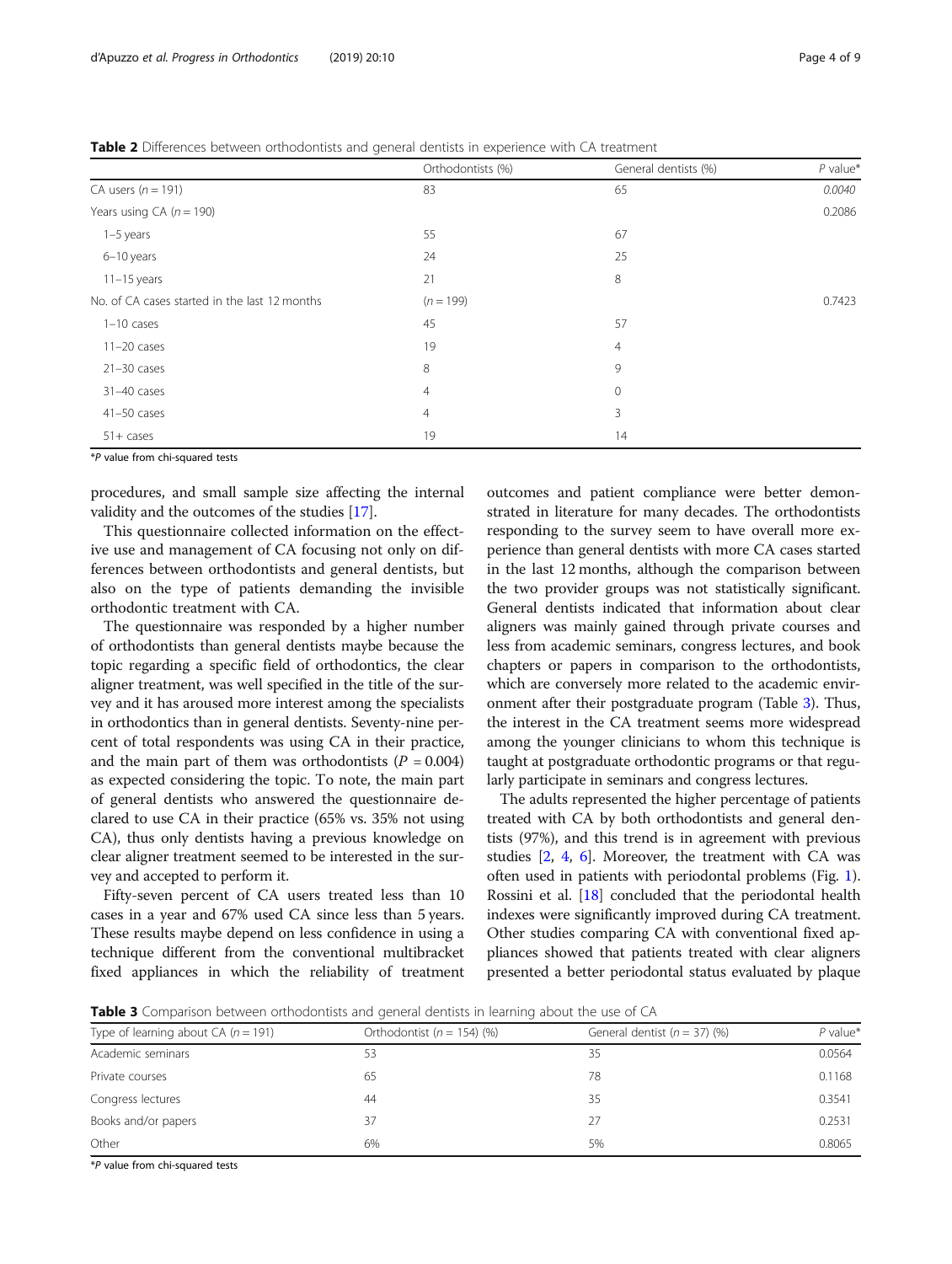<span id="page-4-0"></span>

index (PI), pocket probing depth (PD), and the bleeding probing (BOP) compared to patients treated with fixed appliances because of the facilitated oral hygiene with the removable appliances [\[19](#page-7-0)]. However, a good oral hygiene education and continuous and repeated professional tooth cleansing are mandatory to get successful combined periodontal and orthodontic treatment [[20\]](#page-7-0).

Other categories of subjects treated by the respondents with CA were patients for which a pre-prosthetic orthodontic treatment was required (19%). The treatment with CA may be indicated to plan and visualize the treatment outcomes before starting the multidisciplinary treatment [[7\]](#page-7-0). The teens represented the 27% of patients treated with CA by the respondents. Younger patients are increasingly involved in CA treatment in the last years, although this was not the original idea of this treatment solution [[1](#page-7-0)]. This is maybe due to the major request of invisible orthodontic treatment even in younger patients with a greater awareness of oral health and a consequent greater adherence during active orthodontic treatment with removable

Table 4 Description of clear aligner cases treated by the total number of respondents

|                     | Number | Percentage |
|---------------------|--------|------------|
| Treated cases       |        |            |
| Class I spacing     | 143    | 75         |
| Class I crowding    | 165    | 86         |
| Class I deep bite   | 118    | 62         |
| Class I open bite   | 90     | 47         |
| Class II deep bite  | 105    | 55         |
| Class II open bite  | 63     | 33         |
| Class III deep bite | 46     | 24         |
| Class III open bite | 38     | 20         |

appliances. About the orthodontic treatment before and after jaw surgery, the 11% of respondents considered the use of CA. In the literature, there are a few clinical reports in which treatment with CA was combined with surgery in severe cases [[21](#page-7-0), [22](#page-7-0)]. However, the survey outcomes demonstrate the widened perspective of CA use even in complex clinical cases.

| Table 5 Comparison between orthodontists and general |  |  |
|------------------------------------------------------|--|--|
| dentists in malocclusion treatment                   |  |  |

|                                   |    | Orthodontists (%) General dentists (%) P value* |        |
|-----------------------------------|----|-------------------------------------------------|--------|
| Treated cases                     |    |                                                 |        |
| $(n = 143)$ Class I<br>spacing    | 76 | 70                                              | 0.4726 |
| $(n = 165)$ Class I<br>crowding   | 91 | 68                                              | 0.0002 |
| $(n = 118)$ Class I<br>deep bite  | 64 | 51                                              | 0.1460 |
| $(n = 90)$ Class I<br>open bite   | 51 | 32                                              | 0.0462 |
| $(n = 105)$ Class II<br>deep bite | 57 | 46                                              | 0.2190 |
| $(n=63)$ Class II<br>open bite    | 34 | 27                                              | 0.3907 |
| $(n = 46)$ Class III<br>deep bite | 25 | 19                                              | 0.4132 |
| $(n = 38)$ Class III<br>open bite | 22 | 11                                              | 0.1232 |
| Crowding (mm)<br>$(n = 185)$      |    |                                                 | 0.9878 |
| $(n = 48)$ 1–3 mm                 | 25 | 28                                              |        |
| $(n = 91)$ 4–6 mm                 | 50 | 47                                              |        |
| $(n = 24)$ 7-9 mm                 | 13 | 13                                              |        |
| $(n = 22) > 10$ mm                | 12 | 13                                              |        |

\*P value from chi-squared tests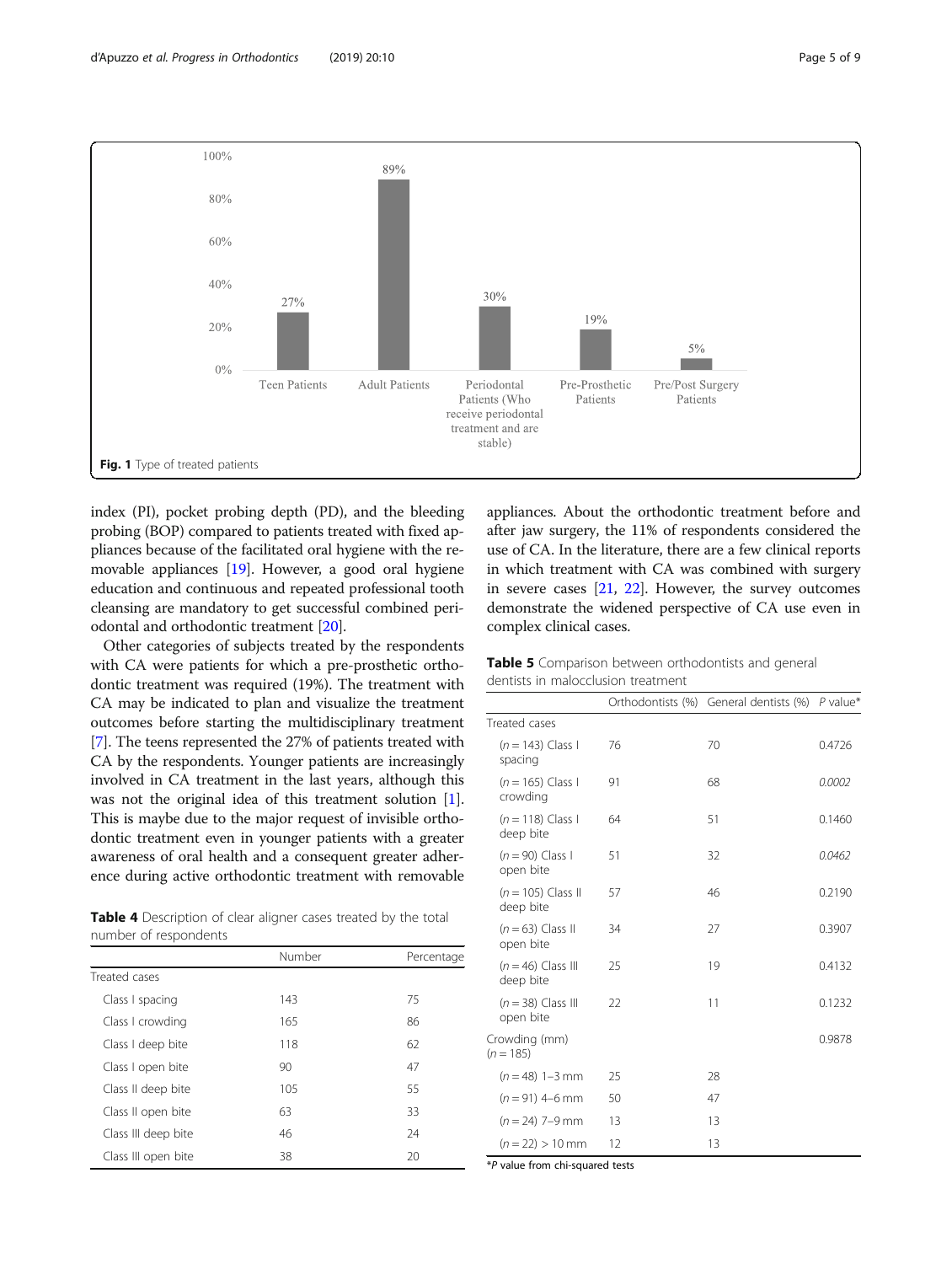<span id="page-5-0"></span>

|                       | <b>Table 6</b> Patients' characteristics and perception of the total |  |  |
|-----------------------|----------------------------------------------------------------------|--|--|
| number of respondents |                                                                      |  |  |

|                                                          |                 | Number Percentage |
|----------------------------------------------------------|-----------------|-------------------|
| Gender distribution of patients                          |                 |                   |
| Equal males and females                                  | 75              | 40                |
| More males than females                                  | 10 <sup>2</sup> | 5                 |
| More females than males                                  | 101             | 54                |
| Age of patients requesting CA                            |                 |                   |
| < 18                                                     | 21              | 11                |
| $18 - 30$                                                | 134             | 70                |
| $31 - 45$                                                | 139             | 73                |
| $46 - 60$                                                | 38              | 20                |
| >60                                                      | 13              | 7                 |
| Occupational status of patients                          |                 |                   |
| Students                                                 | 12              | 6                 |
| Full-time employed                                       | 128             | 69                |
| Part-time employed                                       | 12              | 6                 |
| Unemployed                                               | $\mathfrak{D}$  | 1                 |
| Retiree                                                  | 3               | $\mathfrak{D}$    |
| I do not know                                            | 29              | 16                |
| Patients' reasons for CA treatment request               |                 |                   |
| Information by advertising and directly asking<br>for CA | 139             | 73                |
| Information through the office marketing                 | 59              | 31                |
| Word of mouth from friend or family member               | 77              | 40                |
| Suggestion of the doctor                                 | 96              | 50                |

Overall, the higher percentage of both orthodontists and general dentists reported they were more confident treating class I dental relationships and malocclusions with a mild-to-moderate crowding (Table [4](#page-4-0)). This confirms previous findings that have shown good confidence of the practitioners in treating a mild crowding than a severe one [[15,](#page-7-0) [16](#page-7-0)]. Significant variations between the two groups were reported in the treatment of class I with crowding or class I with open bite that orthodontists seemed to be more inclined to treat (Table [5](#page-4-0)). In comparing data with previous results of Best et al. [\[16](#page-7-0)], a major number of orthodontists declared to treat class I and II malocclusions with deep bite.

About the patients' characteristics, the respondents revealed that CA treatments were mainly performed in females than males (54% females vs. 5% males) (Table 6). This was expected according to previous studies [[4,](#page-7-0) [11](#page-7-0)]. Moreover, the study of Jeremiah et al. showed that the social interactions and well-being of a young female adult are influenced by a visible orthodontic appliance with no affection by gender of the judges, whereas an appliance with more positive social judgments would be deemed best for social acceptance [[23\]](#page-8-0).

The respondents said that the patients demanding for an invisible treatment with CA were mainly aged between 18 and 45 years, as also showed in previous studies [[4,](#page-7-0) [24](#page-8-0)]. Older adults with more than 45 years represented a good percentage of patients (27%) treated with CA by the respondents, maybe because the functional and esthetical concern is increasing together with the longer and better life in the developed countries (Table 6). The majority of patients were employed full-time, and this was expected to afford the greater CA treatment fees in comparison to conventional labial fixed orthodontic appliances [[24](#page-8-0)].

A high percentage of patients wearing CA seemed to have previously received information about this type of treatment by advertising on social media and network (73%). A lower percentage received suggestions from the doctor himself, or from word of mouth of friend or family member, and in a little percentage through the office marketing (Table 6). Recent studies have underlined the increased relevance of marketing and social media in our working activities. Orthodontists and patients routinely get access to social media and practice websites that are indeed becoming effective marketing and positive communication tool in the orthodontic practice and patient experience [[25](#page-8-0)–[27\]](#page-8-0). Twenty-one percent of respondents declared to not use clear aligners in their practice and answered a different series of questions, and the main part of them (69%) would begin using them in the next future (Fig. [2\)](#page-6-0). A little part of them reported to have used CA only in the past and to have no further intention to consider CA as an orthodontic treatment option in their practice. A little percentage of respondents, but still to remark (8%), declared to not know anything about clear aligners, maybe because of younger age or a few years in practice.

The major part of orthodontists reported to not use CA because of the limited orthodontic final treatment outcomes, the higher price in comparison to traditional fixed appliances or the personal less experience.

The insight into the type of malocclusions and patients demanding for CA in the clinical practice was an original point of this survey, and it was underlined which increasingly focus on the esthetic appearance of adults and the importance of advertising and marketing in the great interest in invisible orthodontic treatment with CA. This survey also focused on practitioners not using clear aligners in their practice and the different reasons between the two groups.

A limitation of this study is that the respondents to the survey were more orthodontists than general dentists. The country more represented was Italy, as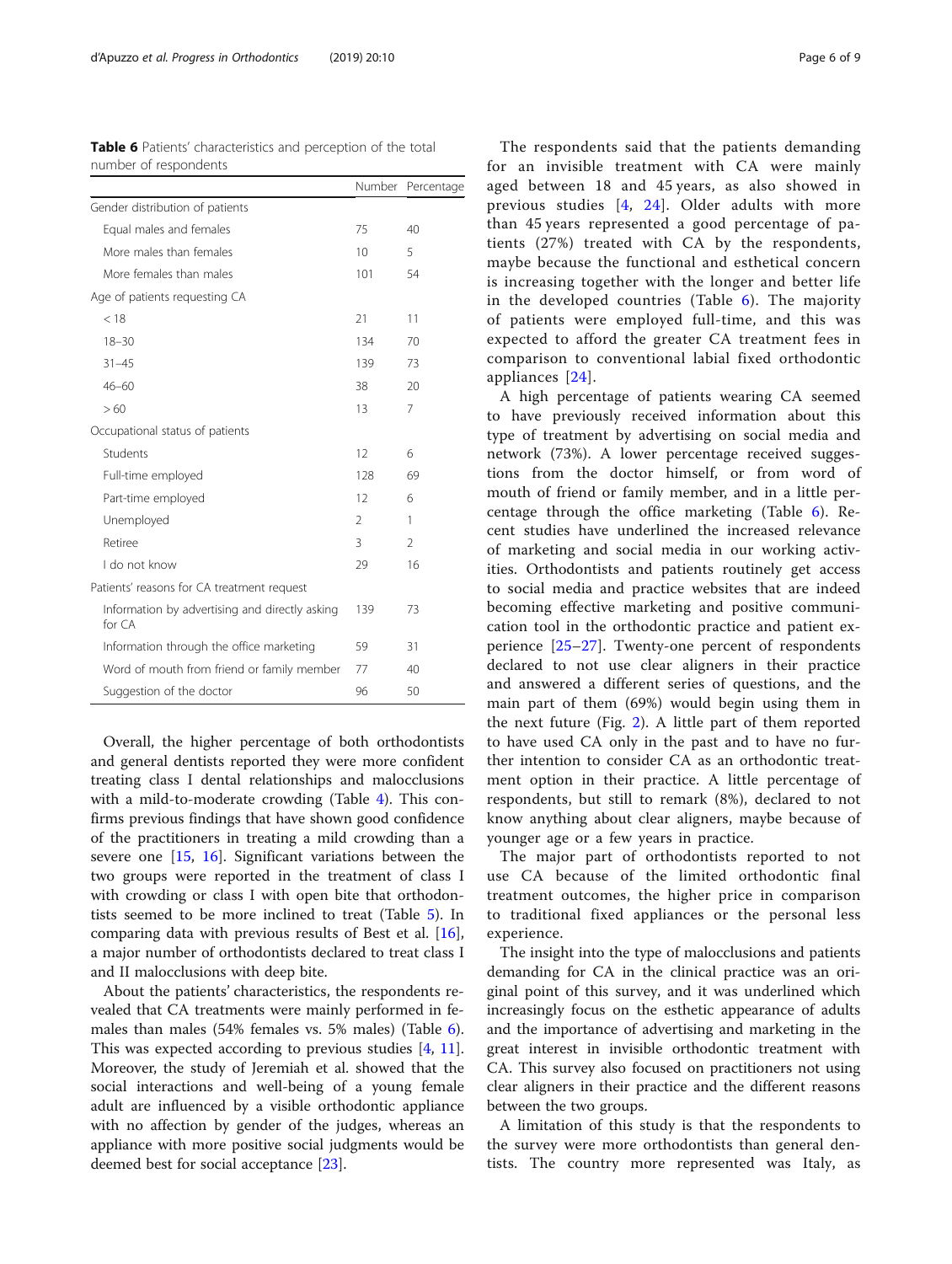<span id="page-6-0"></span>

could be expected considering the sample recruitment method used in the study. Future studies could be performed to widen the sample and to analyze the different treatment duration and outcomes between the two categories of practitioners. Another interesting aspect could be to predict the best patient to treat with CA according to his compliance and motivation.

# Conclusions

- Orthodontists were using clear aligners for more years and had started more cases in the previous 12 months than general dentists.
- Orthodontists learned about clear aligners mostly during academic seminars, congress lectures and papers or books in comparison to general dentists.

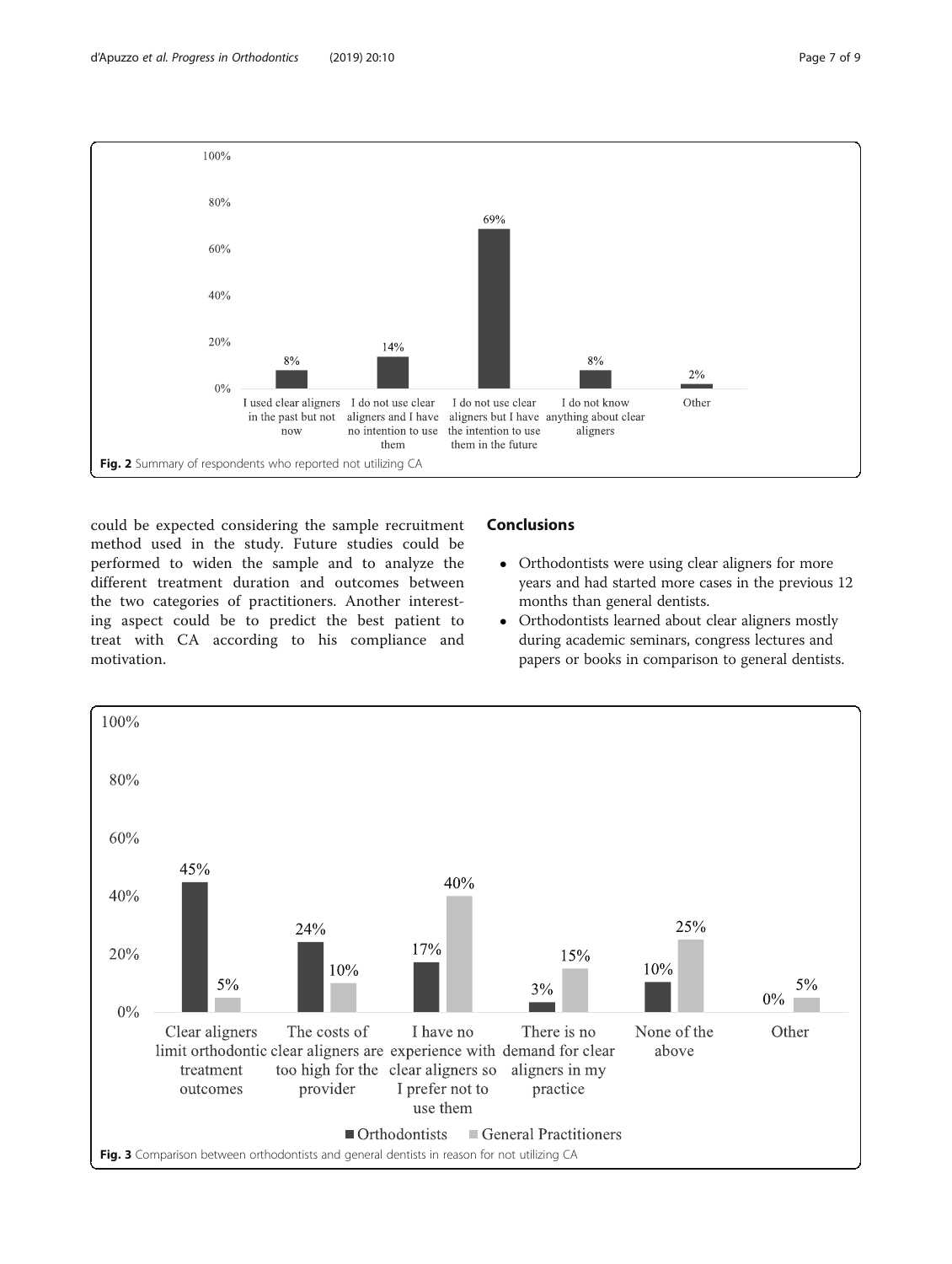- <span id="page-7-0"></span>• The types of malocclusion mainly treated from both orthodontists and general dentists were class I spacing and class I with crowding. In comparing the two groups, a higher percentage of orthodontists treated class I with crowding and class I with open bite.
- The majority of patients (97%) treated with clear aligners were adults between 18 and 45 years, mainly females, with a full-time employment.
- The patients' knowledge about the clear aligner treatment was mainly provided by information from external media advertising.
- The main part of respondents not currently using clear aligners in their practice was willing to use them in the future (69%).
- Forty-five percent orthodontists not using clear aligners considered the outcomes with this type of treatment limited compared to conventional fixed appliances, whereas 40% of general dentists were not using clear aligners because of their poor experience.

# Additional file

[Additional file 1:](https://doi.org/10.1186/s40510-019-0263-3) Final version of the Questionnaire. (PDF 122 kb)

#### Abbreviations

CA: Clear aligners; DDS: Doctors of dental surgery

#### Acknowledgements

Many thanks go to Dr. Leslie Joffe, Executive Secretary of the European Aligner Society that gave a great contribution to email the survey to the EAS members.

## Funding

The authors received no financial support for this study.

#### Availability of data and materials

All data analysed during this study are included in this published article.

## Authors' contributions

LP, SJL, and BS conceived the protocol and revised the manuscript. FDA, TC, and VG contributed to data acquisition and interpretation. CKC performed the statistics. All authors read and approved the final version of the manuscript.

### Ethics approval and consent to participate

Approval to conduct this study was obtained from the Institutional Review Board of the University of Campania "Luigi Vanvitelli", Naples, Italy (N. Prot. 1030) and each participant accepted to participate in the study.

#### Consent for publication

Not applicable

#### Competing interests

The authors declare that they have no competing interests.

## Publisher's Note

Springer Nature remains neutral with regard to jurisdictional claims in published maps and institutional affiliations.

#### Author details

<sup>1</sup>1 Orthodontic Division, Multidisciplinary Department of Medical-Surgical and Dental Specialties, University of Campania "Luigi Vanvitelli", Via Luigi De Crecchio 6, 80138 Naples, Italy. <sup>2</sup> Department of Periodontics, School of

Dentistry, Virginia Commonwealth University, Richmond, VA, USA. <sup>3</sup>Department of Orthodontics, Dental School, University of Turin, Turin, Italy. 4 Department of Orthodontics, School of Dentistry, Virginia Commonwealth University, Richmond, VA, USA.

# Received: 10 August 2018 Accepted: 8 January 2019 Published online: 11 March 2019

#### References

- 1. Kesling HD. The philosophy of tooth positioning appliance. Am J Orthod. 1945;31:297–304.
- 2. Hennessy J, Al-Awadhi EA. Clear aligners generations and orthodontic tooth movement. J Orthod. 2016;43(1):68–76.
- 3. Fuyjama K, Honjo T, Suzuki M, Matsuoka S, Deguchi T. Analysis of pain level in cases treated with Invisalign aligner: comparison with fixed edgewise appliance therapy. Prog Orthod. 2014;15:64.
- 4. Azaripour A, Weusmann J, Mahmoodi B, Peppas D, Gerhold-Ay A, Van Noorden CJF, Willershausen B. Braces versus Invisalign®: gingival parameters and patients' satisfaction during treatment: a cross-sectional study. BioMed Centr Oral Health. 2015;15:69.
- 5. Rossini G, Parrini S, Castroflorio T, Deregibus A, Debernardi CL. Efficacy of clear aligners in controlling orthodontic tooth movement: a systematic review. Angle Orthod. 2015;85:881–9.
- 6. Grunheid T, Gaalaasb S, Hamdanc H, Larsond BE. Effect of clear aligner therapy on the buccolingual inclination of mandibular canines and the intercanine distance. Angle Orthod. 2016;86:10–6.
- 7. Ercoli F, Tepedino M, Parziale V, Luzi C. A comparative study of two different clear aligner systems. Prog Orthod. 2014;15:31.
- 8. Raucci G, Pachêco-Pereira C, Grassia V, d'Apuzzo F, Flores-Mir C, Perillo L. Maxillary arch changes with transpalatal arch treatment followed by full fixed appliances. Angle Orthod. 2015;85:683–9.
- 9. Hansen V, Shih-Yao Liu S, Schrader SM, Dean JA, Stewart KT. Personality traits as a potential predictor of willingness to undergo various orthodontic treatments. Angle Orthod. 2013;83:899–905.
- 10. White DW, Julien KC, Jacob H, Campbell PM, Buschang PH. Discomfort associated with Invisalign and traditional brackets: a randomized, prospective trial. Angle Orthod. 2017;87:801–8.
- 11. Drake CT, McGorray SP, Dolce C, Nai M, Wheeler TT. Orthodontic tooth movement with clear aligners. Int Scholar Res Net Dent. 2012; 2012(657973):1–7.
- 12. Barcoma E, Shroff B, Best AM, Shoff MC, Lindauer SJ. Interproximal reduction of teeth: differences in perspective between orthodontists and dentists. Angle Orthod. 2015;85:820–5.
- 13. Lagravère MO, Flores-Mir C. The treatment effects of Invisalign orthodontic aligners: a systematic review. J Am Dent Assoc. 2005;136:1724–9.
- 14. Javidi H, Graham E. Clear aligners for orthodontic treatment? Evid Based Dent. 2015;16:111.
- 15. Vicéns J, Russo A. Comparative use of Invisalign by orthodontists and general practitioners. Angle Orthod. 2010;80:425–34.
- 16. Best AD, Shroff B, Carrico CK, Lindauer SJ. Treatment management between orthodontists and general practitioners performing clear aligner therapy. Angle Orthod. 2017;87:432–9.
- 17. Weir T. Clear aligners in orthodontic treatment. Austr Dental J. 2017;62: 58–62.
- 18. Rossini G, Parrini S, Castroflorio T, Deregibus A, Debernardi CL. Periodontal health during clear aligners treatment: a systematic review. Eur J Orthod. 2015;37:539–43.
- 19. Levrini L, Mangano A, Montanari P, Margherini S, Caprioglio A, Abbate GM. Periodontal health status in patients treated with the Invisalign system and fixed orthodontic appliances: a 3 months clinical and microbiological evaluation. Eur J Dentistry. 2015;9:404–10.
- 20. Han JY. A comparative study of combined periodontal and orthodontic treatment with fixed appliances and clear aligners in patients with periodontitis. J Periodontal Implant Sci. 2015;45:193–204.
- 21. Marcuzzi E, Galassini G, Procopio O, Castaldo A, Contardo L. Surgical-Invisalign treatment of a patient with class III malocclusion and multiple missing teeth. J Clin Orthod. 2010;44:377–84.
- 22. Pagani R, Signorino F, Poli PP, Manzini P, Panisi I. The use of Invisalign® system in the management of the orthodontic treatment before and after class III surgical approach. Case Rep Dent. 2016;9231219:1–10.